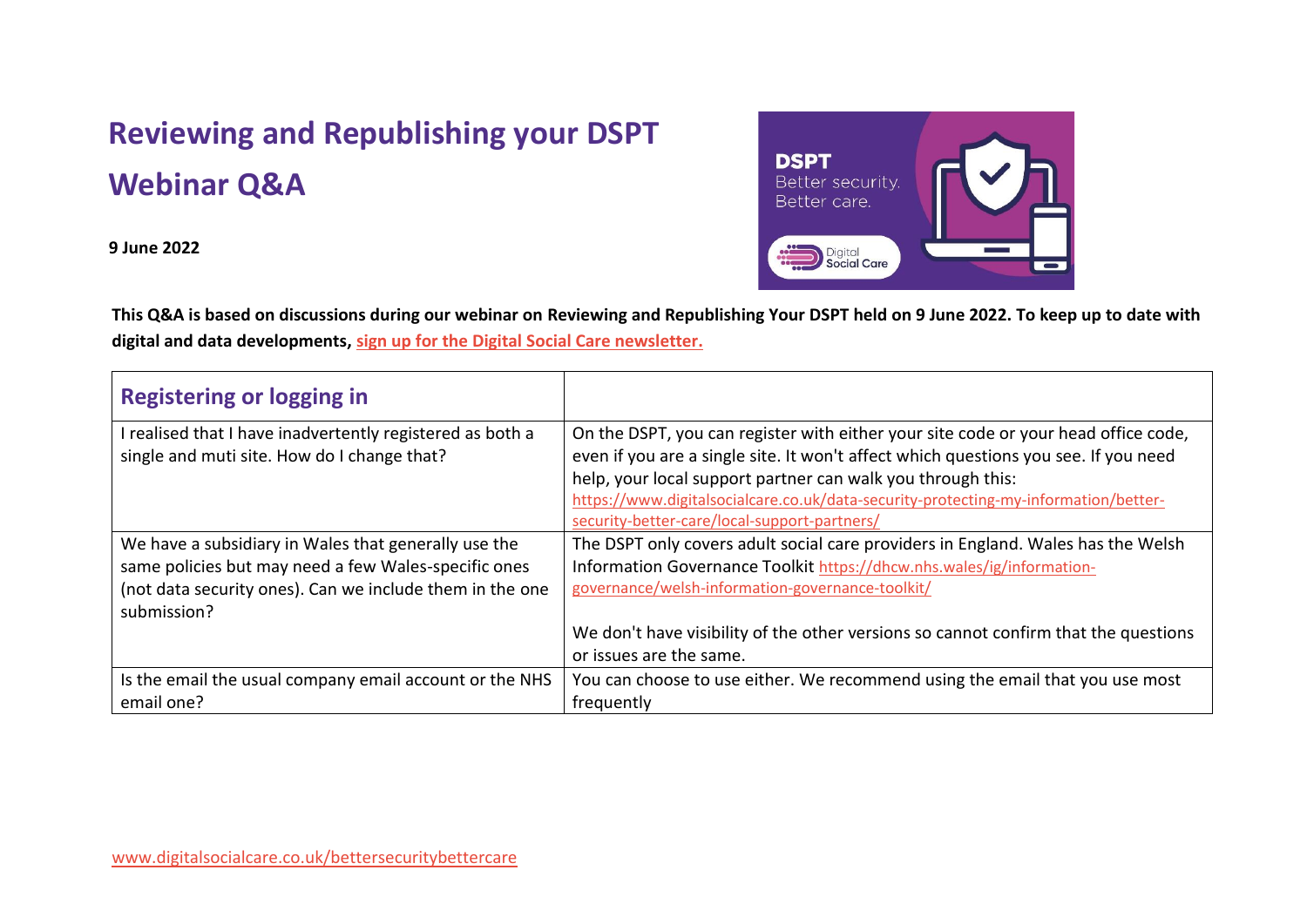| <b>Completing the questions</b>                                                                                                                                                                         |                                                                                                                                                                                                                                                                                                                                                                                                                                           |
|---------------------------------------------------------------------------------------------------------------------------------------------------------------------------------------------------------|-------------------------------------------------------------------------------------------------------------------------------------------------------------------------------------------------------------------------------------------------------------------------------------------------------------------------------------------------------------------------------------------------------------------------------------------|
| Do I have to publish at Approaching Standards before I<br>move on to Standards Met, or can I go straight to<br>Standards Met without producing an Action Plan<br>requirement for Approaching Standards? | You can go straight to standards met by completing all questions (mandatory and<br>not) in the social care view. There should be 43 questions in total.                                                                                                                                                                                                                                                                                   |
| If I am at Entry Level can I just confirm what I already<br>have in place?                                                                                                                              | No. Entry Level no longer exists and has been amended to Approaching standards.<br>All of your work from Entry Level will remain so you can check this and then<br>answer the additional questions required for Approaching Standards - or better<br>still move on to Standards Met.                                                                                                                                                      |
| Do the policies have to be changed?                                                                                                                                                                     | You should review your policies at least annually. If they are still relevant, then<br>they don't need to be changed. See our list of required policies and templates for<br>different DSPT levels on our website. These are reviewed and quality assured<br>annually, or if requirements change: https://www.digitalsocialcare.co.uk/data-security-<br>protecting-my-information/data-security-and-protection-toolkit/template-policies/ |
| Do you have a sample e.g privacy notice?                                                                                                                                                                | Policies that you need to have in place are listed on our website - this includes<br>templates that you can download and tailor for your organisation. Make sure staff<br>know about your policies! https://www.digitalsocialcare.co.uk/data-security-<br>protecting-my-information/data-security-and-protection-toolkit/template-policies/                                                                                               |
| Could I ask what a digital red bag is?                                                                                                                                                                  | The Digital Red Bag is a method of sending care home information digitally to<br>hospitals (the same information as was included in the physical red bag if you use<br>those?). We have more information about this here:<br>https://www.digitalsocialcare.co.uk/new-digital-pathway-to-support-emergency-hospital-<br>admissions-from-care-homes/                                                                                        |
| How can I receive updates of future changes to the<br>questions and processes?                                                                                                                          | If you're registered with the DSPT you will get info. Also we recommend you<br>register for Digital Social Care's newsletter. We share info about changes and<br>developments. https://www.digitalsocialcare.co.uk/newsletter-signup/                                                                                                                                                                                                     |
| Can you save as you go along and go back to it?                                                                                                                                                         | Yes you can                                                                                                                                                                                                                                                                                                                                                                                                                               |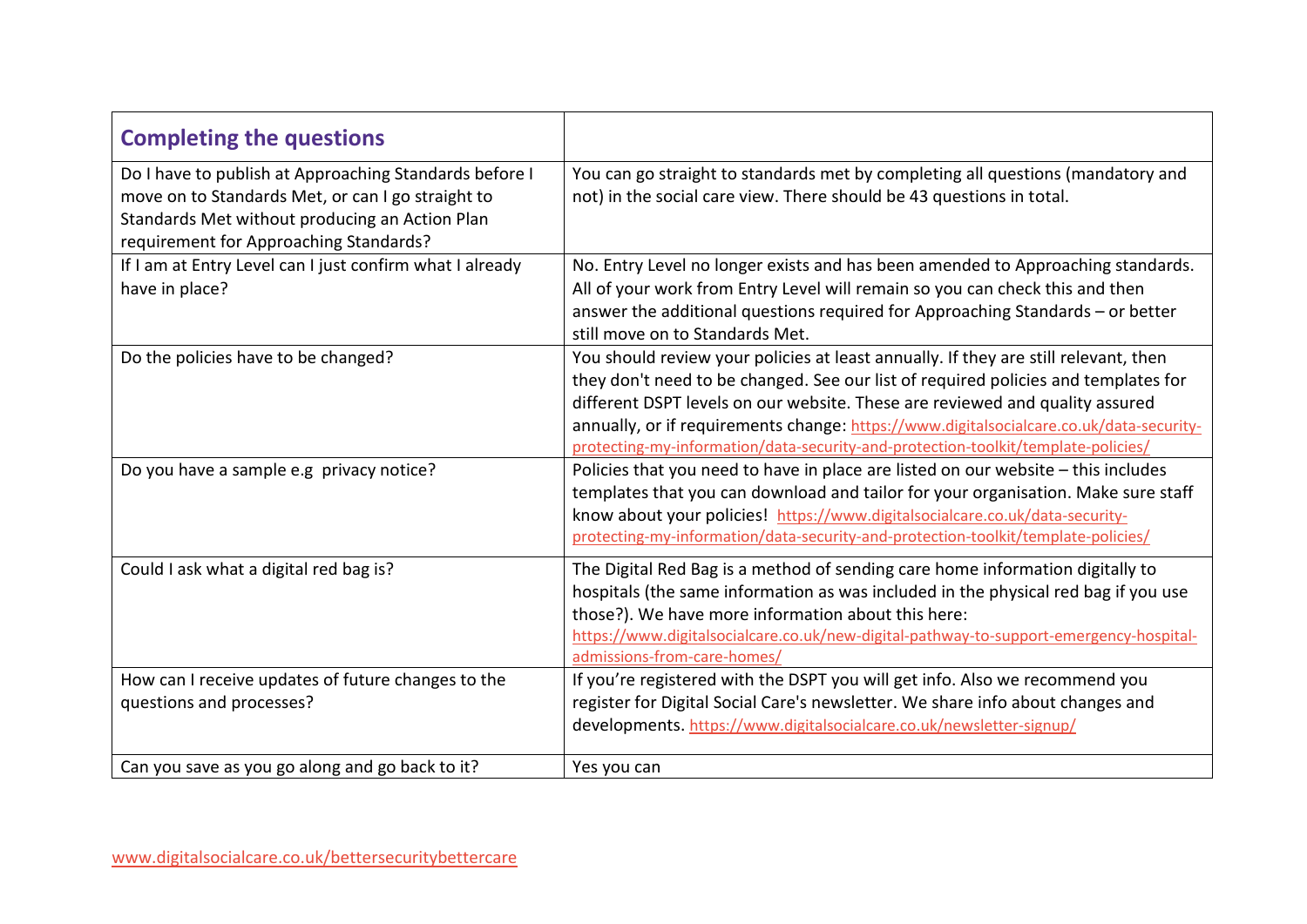| My login landing page looks different to your screens. I<br>cannot see a contents area on the left or a link to the<br>dashboard? I have previously published at Entry Level in<br>2019 - is that the reason?                                                                                   | When you haven't published before you see a different view of the Toolkit which is<br>simplified. Once you publish, you will see the same view that Mikaela is currently<br>showing. The Toolkit has had 2 updates since 2019 so it looks a bit different. If you<br>have any issues, your local support partner can help you.<br>https://www.digitalsocialcare.co.uk/data-security-protecting-my-information/better-<br>security-better-care/local-support-partners/ |
|-------------------------------------------------------------------------------------------------------------------------------------------------------------------------------------------------------------------------------------------------------------------------------------------------|-----------------------------------------------------------------------------------------------------------------------------------------------------------------------------------------------------------------------------------------------------------------------------------------------------------------------------------------------------------------------------------------------------------------------------------------------------------------------|
| <b>Mandatory and non-mandatory questions</b>                                                                                                                                                                                                                                                    |                                                                                                                                                                                                                                                                                                                                                                                                                                                                       |
| Can I confirm if you only answer the 43 mandatory<br>questions you will reach standards met?                                                                                                                                                                                                    | Yes - that is correct.                                                                                                                                                                                                                                                                                                                                                                                                                                                |
| Does it matter if you answer additional questions? We<br>are able to answer more than the mandatory.                                                                                                                                                                                            | No, it doesn't matter. This means you are going above and beyond! If you answer<br>all of the additional questions you will be awarded "Standards Exceeded"                                                                                                                                                                                                                                                                                                           |
| I have answered a non-mandatory question, can I<br>deselect these?                                                                                                                                                                                                                              | It's up to you. If you have answered them and know the answer then you can keep<br>them in. It just means you have gone above and beyond! If you complete all non-<br>mandatory questions, then you will achieve standards exceeded!                                                                                                                                                                                                                                  |
| Why are we being told to only answer the 43 mandatory<br>questions/requirements, when a slide stated "If you only<br>respond to the MANDATORY requirements, you will be<br>asked to provide an action plan which identifies the steps<br>your organisation will take to meet the full standard? | When you login to the Toolkit for the first time (never published before) you will<br>see a reduced view of the Toolkit where only approaching standards questions are<br>marked as mandatory (20 odd). If you only complete these and then publish, you<br>will need to complete an action plan.                                                                                                                                                                     |
|                                                                                                                                                                                                                                                                                                 | When you log in the next time, you will see a different view of the Toolkit. In this<br>view, 43 questions will be marked mandatory which is enough for standards met.<br>You will not be required to complete an action plan.                                                                                                                                                                                                                                        |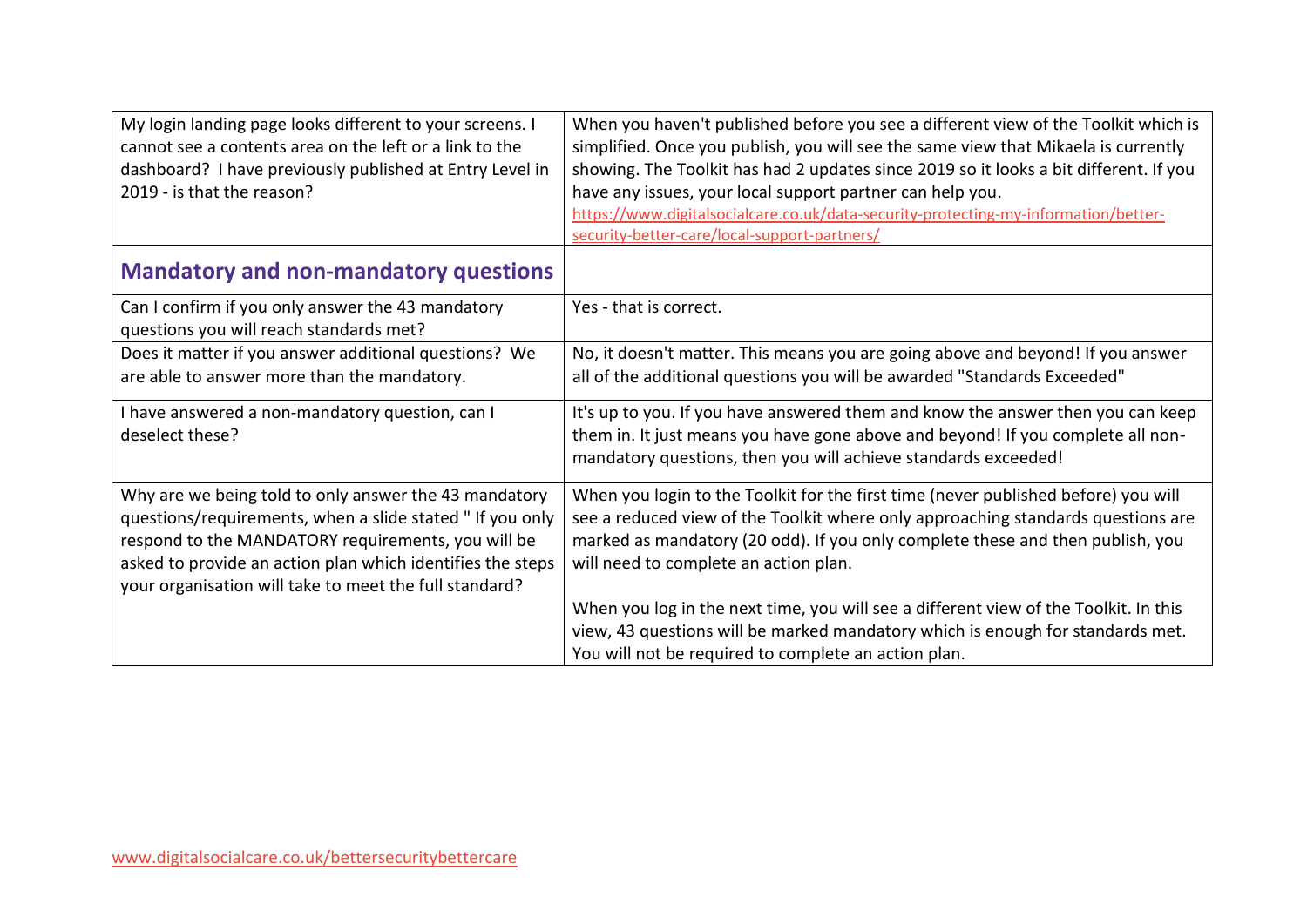| Yes, that sounds like it will meet the requirement.                                                                                                                            |
|--------------------------------------------------------------------------------------------------------------------------------------------------------------------------------|
|                                                                                                                                                                                |
|                                                                                                                                                                                |
|                                                                                                                                                                                |
| Generally the difficulty lies in 2 areas:                                                                                                                                      |
| a) finding appropriate training for staff                                                                                                                                      |
| b) managing to get 95% of staff trained within a year - particularly around bank                                                                                               |
| staff, volunteers or staff on long term sick                                                                                                                                   |
|                                                                                                                                                                                |
| If 95% of staff hasn't been met, you can either delay publishing your toolkit or can<br>assess which staff require training. Happy to discuss in more detail if you contact us |
| on hello@digitalsocialcare.co.uk                                                                                                                                               |
| We have published information about training, including a list of courses:<br>https://www.digitalsocialcare.co.uk/digital-skills-and-training/                                 |
| Yes, that sounds like it will meet the requirement.                                                                                                                            |
|                                                                                                                                                                                |
|                                                                                                                                                                                |
|                                                                                                                                                                                |
|                                                                                                                                                                                |
|                                                                                                                                                                                |
|                                                                                                                                                                                |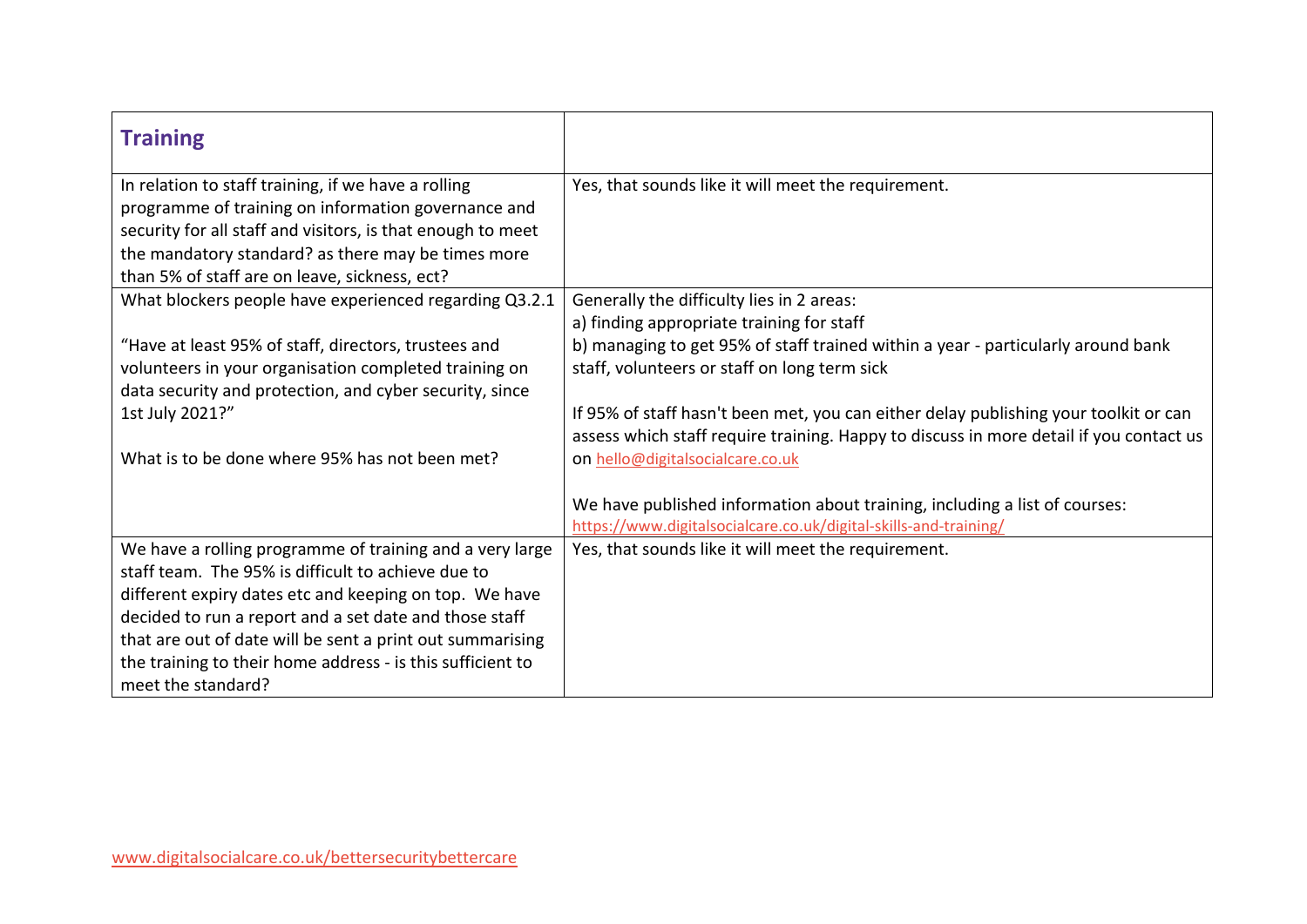| <b>Cyber Essentials</b>                                                                                                                                                                                 |                                                                                                                                                                                                                                                                                                                                                                                                                                                                                                                                                                                                                              |
|---------------------------------------------------------------------------------------------------------------------------------------------------------------------------------------------------------|------------------------------------------------------------------------------------------------------------------------------------------------------------------------------------------------------------------------------------------------------------------------------------------------------------------------------------------------------------------------------------------------------------------------------------------------------------------------------------------------------------------------------------------------------------------------------------------------------------------------------|
| We have Cyber Essentials. Will this help achieve<br>standards exceeded?                                                                                                                                 | If you have Cyber Essentials Plus, you can state this on the DSPT and some<br>questions will be removed so that you don't have to answer the same questions<br>twice.<br>If you have standard Cyber Essentials, you will definitely find completing standards<br>exceeded much simpler as you already have the evidence in place to answer non-<br>mandatory questions.                                                                                                                                                                                                                                                      |
| Do you know if there is a grant to support social care<br>provider to access Cyber Essential Plus? We'd love to get<br>to this but it's an additional cost to the organisation in<br>challenging times. | As far as we know, there isn't at the moment. However, they do quite often open<br>up some funding for NFPs and charities and offer reduced rates                                                                                                                                                                                                                                                                                                                                                                                                                                                                            |
| <b>National Data Opt-Out</b>                                                                                                                                                                            |                                                                                                                                                                                                                                                                                                                                                                                                                                                                                                                                                                                                                              |
| I saw the NHS opt-out. What type of evidence is needed<br>for social care?                                                                                                                              | National Data Opt Out is NOT currently mandatory. It comes into force on 31 July<br>2022. It only applies to confidential patient information where processing relies<br>upon Regulation 5 of the Health Service (Control of Patient Information<br>Regulations 2002. If the information has been anonymised in line with the<br>Information Commissioner's Office's Anonymisation Code of Practice, the national<br>data opt-out does not apply. You can share anonymised data, and people do not<br>have the power to opt out of this.<br>The guidance contains template clauses social care organisations can insert into |
|                                                                                                                                                                                                         | privacy policies and notices. Guidance here https://www.digitalsocialcare.co.uk/data-<br>security-protecting-my-information/national-data-opt-out/                                                                                                                                                                                                                                                                                                                                                                                                                                                                           |
| Can I just contact on Opt Out even if not using for<br>research, etc?                                                                                                                                   | Yes - contact us directly on hello@digitalsocialcare.co.uk                                                                                                                                                                                                                                                                                                                                                                                                                                                                                                                                                                   |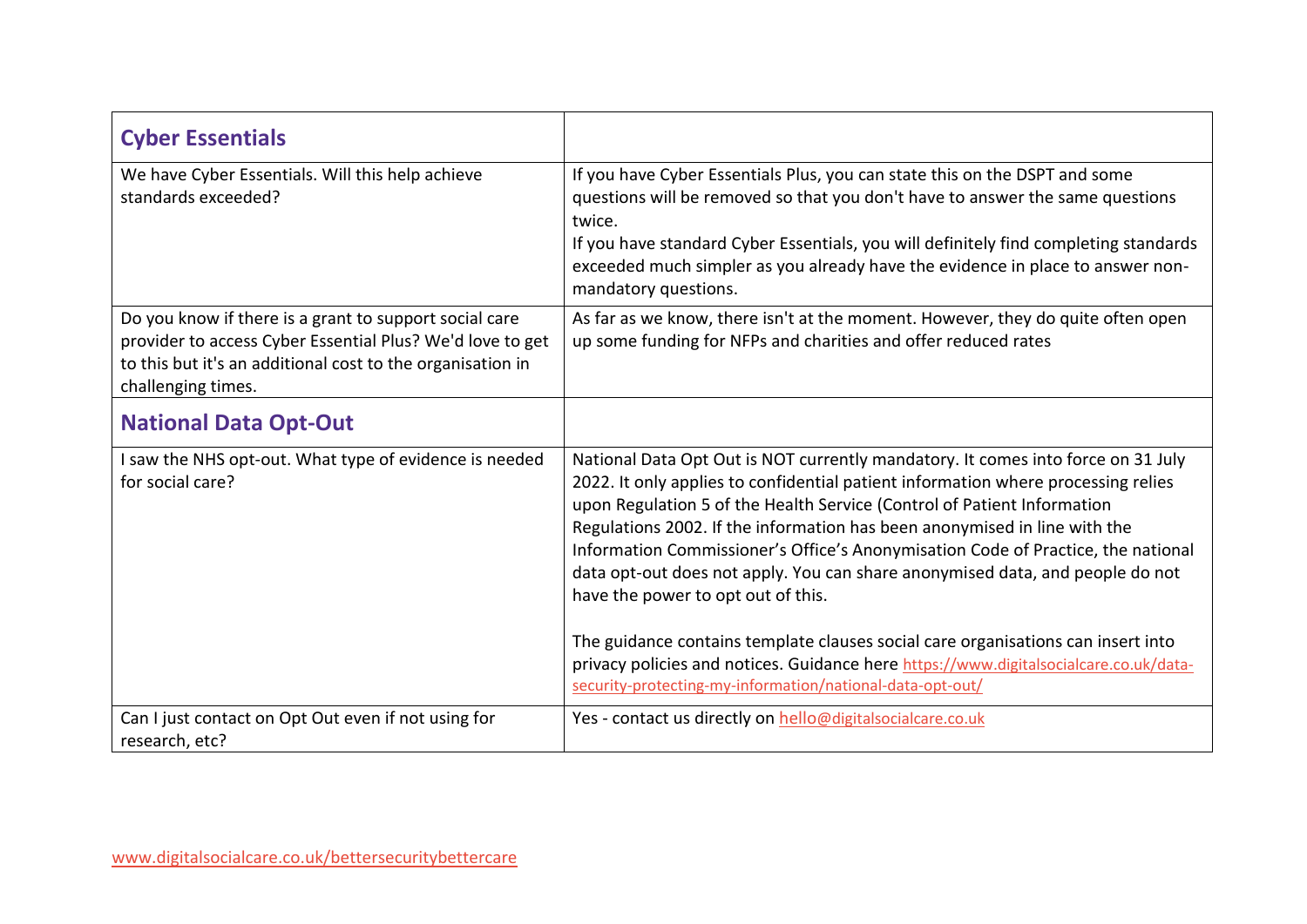| Using the DSPT as evidence (eg CQC)                                                                                                                                                                                      |                                                                                                                                                                                                                                                                                                                                                                                                                                     |
|--------------------------------------------------------------------------------------------------------------------------------------------------------------------------------------------------------------------------|-------------------------------------------------------------------------------------------------------------------------------------------------------------------------------------------------------------------------------------------------------------------------------------------------------------------------------------------------------------------------------------------------------------------------------------|
| Would an unannounced visitor not accept a "published"<br>DSPT page if I showed it to them on the desktop, instead<br>of a pdf? Can't we just show the inspector or LA the DSPT<br>site and log in? Why keep a hard copy? | Yes - you are very welcome to prove that you have published in any way that you<br>like. Some people prefer to keep a hard copy or PDF but it's very much up to you.                                                                                                                                                                                                                                                                |
| <b>Webinar recordings</b>                                                                                                                                                                                                |                                                                                                                                                                                                                                                                                                                                                                                                                                     |
| Where can we find the recordings of yesterday and today<br>on your website? Which tab exactly?                                                                                                                           | All webinar recordings, slides and Q&A from our DSPT webinars are here:<br>https://www.digitalsocialcare.co.uk/data-security-protecting-my-information/better-<br>security-better-care/presentations-and-webinar-recordings/<br>This includes links to all the resources mentioned during the webinars.                                                                                                                             |
| Where can I access the animated film about the DSPT?                                                                                                                                                                     | You can access it on our website here: https://www.digitalsocialcare.co.uk/data-<br>security-protecting-my-information/data-security-and-protection-toolkit/<br>Or you can download it direct from Vimeo at these links:<br>High resolution version https://vimeo.com/664244717<br>Lower resolution version https://vimeo.com/662613362<br>Please feel free to use this widely.                                                     |
| <b>June deadline</b>                                                                                                                                                                                                     |                                                                                                                                                                                                                                                                                                                                                                                                                                     |
| Does it have to be done by end of June?                                                                                                                                                                                  | The deadline is 30th June for 2021/22 and it's an annual process. If you are<br>publishing for the first time, you can complete to Approaching Standards and then<br>provide an action plan for the rest of the year. If you're republishing, you just need<br>to review your previous answers, update, reconfirm and republish.<br>Get help from your local support organisation or contact us at<br>hello@digitalsocialcare.co.uk |